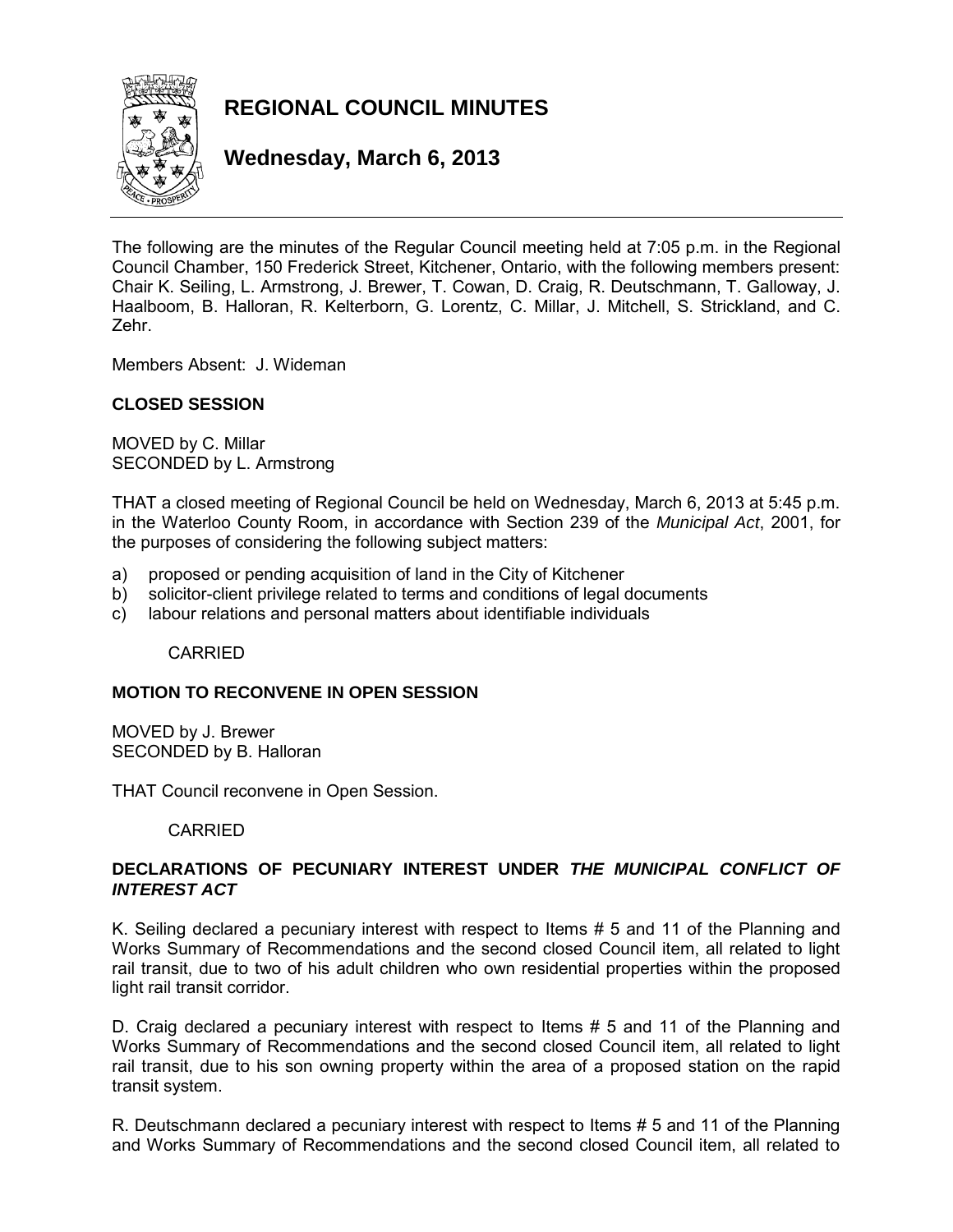light rail transit, due to a pecuniary interest since he and his spouse are shareholders of corporations that have an interest in a property at 10 Duke Street West, Kitchener.

### **PRESENTATIONS**

a) Jack Young Civic Award Presentation

Chair Seiling introduced the history of the Jack Young Award, noting Jack Young was the first Regional Chair appointed by the Province. He highlighted previous winners of the award and introduced this year's recipients, Lynne Woolstencroft, Wayne Roth and Grace Sudden. A copy of his comments is appended to the original minutes. Each of the recipients thanked Regional Council for the award and reflected on their past service.

### **MINUTES OF PREVIOUS MEETINGS**

MOVED by R. Kelterborn SECONDED by J. Brewer

THAT the following Minutes be approved:

- a) Economic Development & Promotion February 6, 2013
- b) Planning & Works Public Input February 6, 2013
- c) Closed Council February 6, 2013
- d) Council February 6, 2013
- e) Planning & Works February 26, 2013
- f) Closed Committee February 26, 2013
- g) Administration & Finance February 26, 2013
- h) Community Services February 26, 2013

CARRIED

MOVED by G. Lorentz SECONDED by J. Mitchell

THAT Council go into Committee of the Whole to consider reports.

**CARRIED** 

# **FINANCE REPORTS**

a) F-13-012, P2012-18 Wheelchair Accessible Mini Buses

MOVED by S. Strickland SECONDED by J. Haalboom

THAT the Regional Municipality of Waterloo accept the proposal of Overland Custom Coach (2007) Inc. for the supply of six (6) Wheelchair Accessible Mini Buses to be deployed in the urban service area at a total cost of \$614,535.51 including all applicable taxes.

CARRIED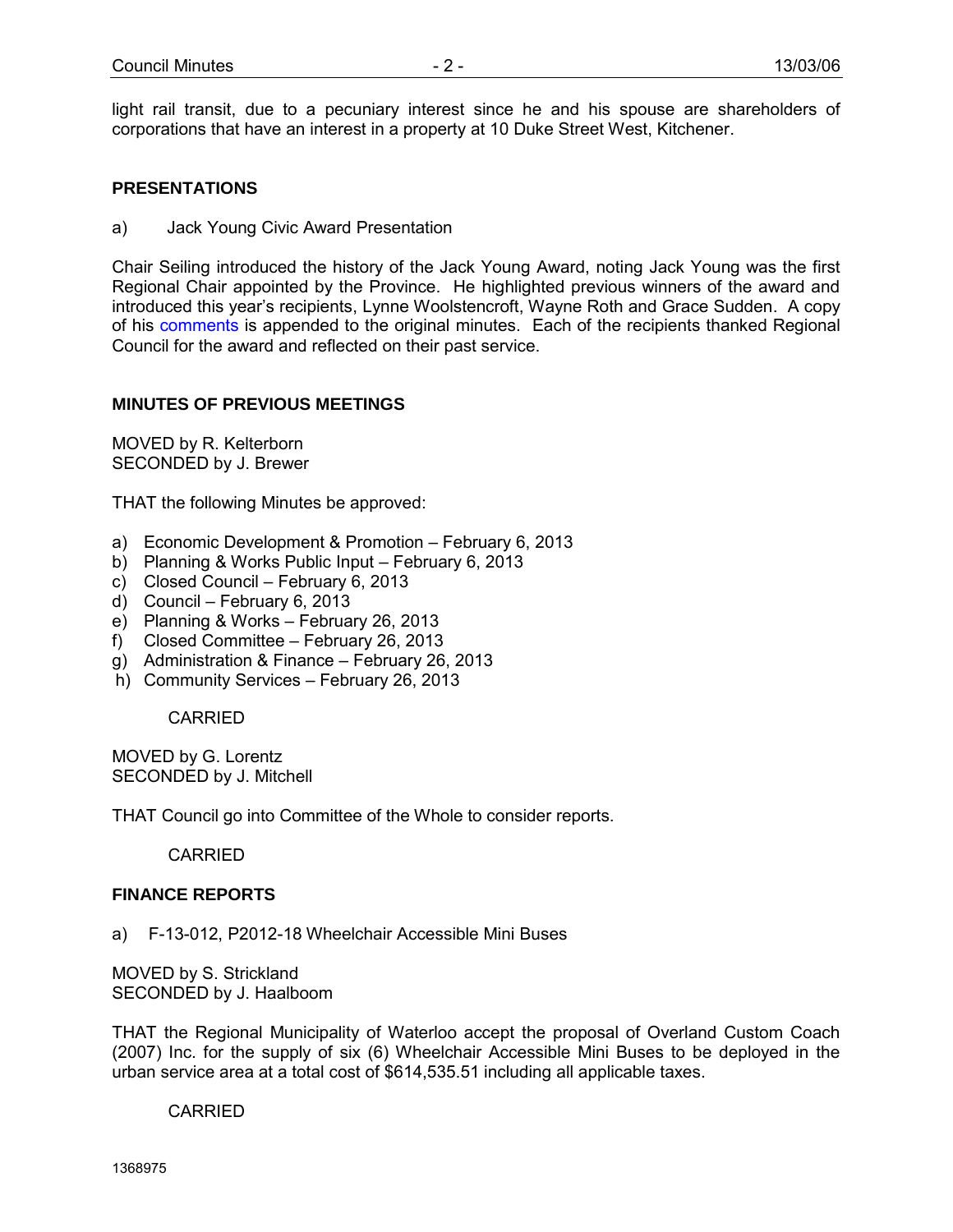b) F-13-013, T2013-001 Waterloo Landfill Site Leachate Pumping Station #2 Replacement, Waterloo, Ontario

MOVED by S. Strickland SECONDED by J. Haalboom

THAT the Regional Municipality of Waterloo accept the tender of Stone Town Construction Ltd. for the Waterloo Landfill Site Leachate Pumping Station #2 Replacement, Waterloo, Ontario in the amount of \$2,013,416.26 including all applicable taxes.

CARRIED

c) F-13-014, P2013-03 Landfill Compactor Rebuild

MOVED by S. Strickland SECONDED by J. Haalboom

THAT the Regional Municipality of Waterloo accept the proposal of Tri County Equipment and Repair for the factory certified rebuild of an Al-Jon compactor at a total price of \$341,775.00 including all applicable taxes and freight.

CARRIED

d) F-13-015, T2012-066 Supply, Installation and Servicing of Multifunctional Digital Photocopiers

MOVED by S. Strickland SECONDED by J. Haalboom

THAT the Regional Municipality of Waterloo accept the tender of Toshiba of Canada Limited for Supply, Installation and Servicing of Multifunctional Digital Photocopiers at a price of \$1,283,397.50 including all applicable taxes, for a five (5) year period beginning April 1, 2013.

CARRIED

# **COMMITTEE REPORTS**

### Planning and Works

The Summary of Recommendations of the Planning and Works Committee was presented by Geoff Lorentz, Vice-Chair of the Committee. Items #5 and 11 were taken separately.

MOVED by G. Lorentz SECONDED by J. Brewer

THAT the Summary of Recommendations of the Planning and Works Committee, dated February 26, 2013, Items 1 to 4, 6 to 10 and 12, and 2 reports from closed session, Items 13 and 14, be adopted as follows:

1. THAT the Regional Municipality of Waterloo take the following actions with respect to proposed improvements on Hutchison Road and William Hastings Line in the Village of Crosshill, Township of Wellesley: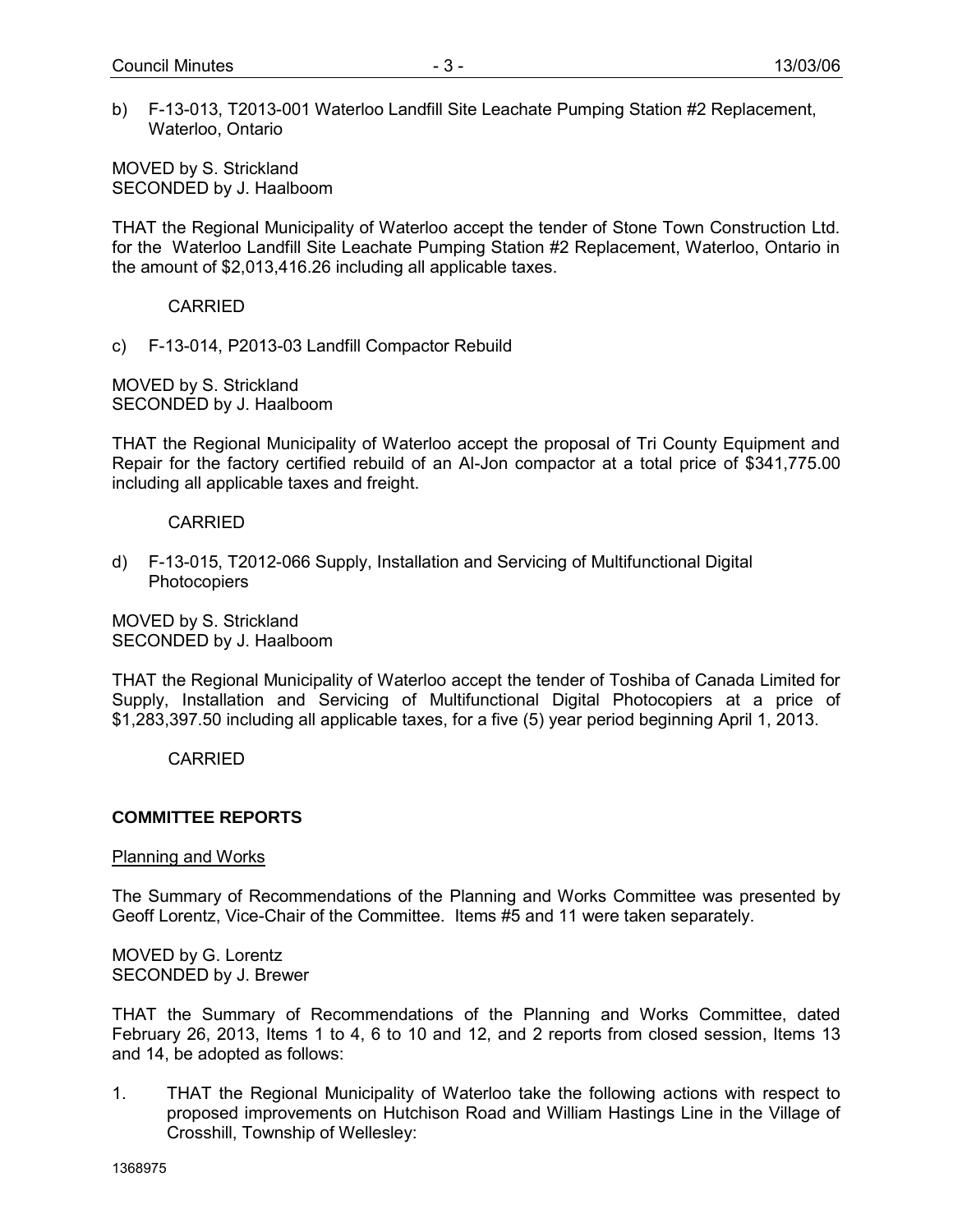- a) approve the Recommended Design Concept for Hutchison Road and William Hastings Line as outlined in Report E-13-025; and
- b) amend Traffic and Parking By-law # 06-072, following the completion of the proposed improvements along Hutchison Road and William Hastings Line in the Village of Crosshill as follows:
- Add to Schedule 24, Reserved Lanes, for Bicycle and Horse Drawn Vehicles on Both Sides of Hutchison Road (Regional Road 5) from 65 metres South of Lobsinger Line (Regional Road 15) to William Hastings Line (Regional Road 5);
- Add to Schedule 24, Reserved Lanes, for Bicycle and Horse Drawn Vehicles on Both Sides of William Hasting Line (Regional Road 5) from Hutchison Road (Regional Road 5) to 500 metres West of Hutchison Road (Regional Road 5);
- Add to Schedule 1, No Parking Anytime, on Both Sides of Hutchison Road (Regional Road 5) from 65 metres South of Lobsinger Line (Regional Road 15) to William Hastings Line (Regional Road 5), and
- Add to Schedule 1, No Parking Anytime, on Both Sides of William Hasting Line (Regional Road 5) from Hutchison Road (Regional Road 5) to 500 metres West of Hutchison Road (Regional Road 5).
- 2. THAT the Region of Waterloo accept P-13-015, Monthly Report of Development Activity for January 2013, dated February 26, 2013.
- 3. THAT the Regional Municipality of Waterloo take the following action with respect to the second draft Implementation Guideline for Cultural Heritage Landscape Conservation to the Regional Official Plan, as detailed in Report P-13-016, dated February 26, 2013:
	- a) Authorize a Public Meeting of the Planning and Works Committee on April 9, 2013 to receive comments from agencies, the planning and heritage consulting community and interested members of the public; and
	- b) Direct staff to circulate the second draft of the Implementation Guideline for Cultural Heritage Landscape Conservation for comment to the Area Municipalities, Grand River Conservation Authority, Ministry of Tourism, Culture and Sport, planning and heritage consulting firms active in the Region, and other parties having an interest in this implementation guideline, including posting on the Regional website.
- 4. THAT the Regional Municipality of Waterloo enter into a Consulting Services Agreement with MTE Consultants Inc. to provide consulting engineering services for the Municipal Class Environmental Assessment and Preliminary Design for the East Boundary Road Corridor Study in the City of Cambridge and Township of North Dumfries, at an upset limit of \$692,952.85 plus applicable taxes. [E-13-024]
- 6. THAT the Regional Municipality of Waterloo enter into a Consulting Services Agreement with Associated Engineering Ltd. of Kitchener, Ontario, to provide consulting engineering services for undertaking the East Side Lands Pumping Station and Forcemain Class Environmental Assessment (EA) and Preliminary Design, at an upset limit of \$456,690 plus applicable taxes, as per Report E-13-021, dated February 26, 2013.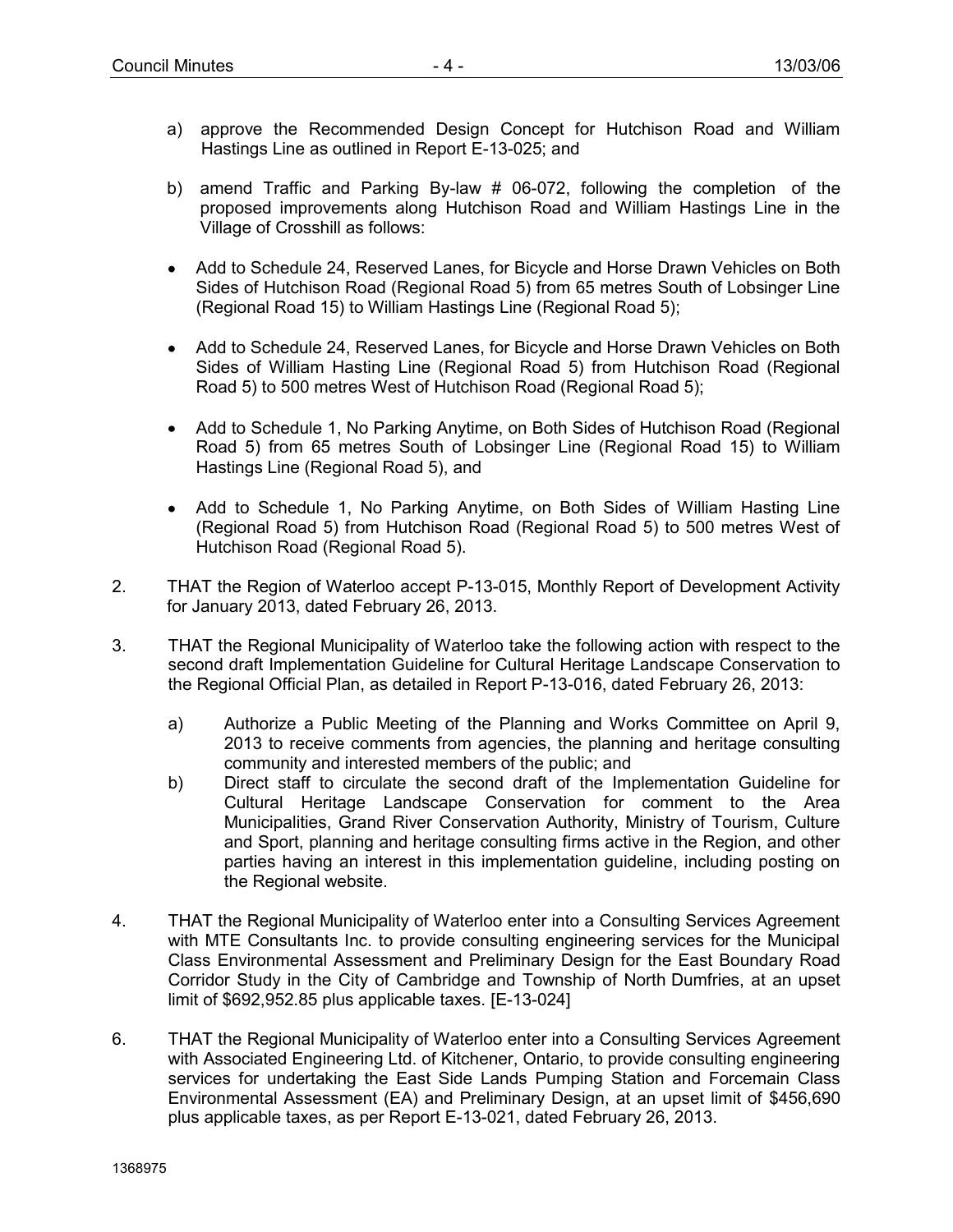7. THAT the Regional Municipality of Waterloo receive the report entitled "St. Jacobs - Elmira Wastewater Treatment Master Plan" prepared by XCG Consultants Inc. dated February 2013, according to Report E-13-028 dated February 26, 2013;

AND THAT Regional Municipality of Waterloo issue the Notice of Completion of the St. Jacobs - Elmira Wastewater Treatment Master Plan and file the Master Plan Report for public review in accordance with Municipal Engineers Association Master Planning requirements.

8. THAT the Regional Municipality of Waterloo appoint the following Regional Councillors to the following project and study teams:

| No. | Description                                                                                                                                                                                 | Area Municipality     | <b>Suggested Council</b><br>Representative |
|-----|---------------------------------------------------------------------------------------------------------------------------------------------------------------------------------------------|-----------------------|--------------------------------------------|
| 9.  | <b>Access Policy</b>                                                                                                                                                                        | Region                | <b>L. Armstrong</b>                        |
| 10. | Pedestrian and Transit Access to<br>Hanson Avenue                                                                                                                                           | Kitchener             | J. Haalboom                                |
| 32. | Swan Street Improvements,<br>Hilltop Drive to Stanley Street and<br>Northumberland Street /Stanley<br>Street, Swan Street to Rail Tracks<br>- Design in 2013-2015<br>- Construction in 2016 | <b>North Dumfries</b> | R. Deutschmann                             |
| 58. | Fountain Street Improvements,<br>King St. to Cherry Blossom Road<br>- Design 2013-2015<br>- Construction 2016                                                                               | Cambridge             | C. Millar                                  |
| 59. | Highland Road Improvements,<br><b>Highland Hills Mall Entrance to</b><br><b>Trussler Road</b><br>- EA 2014-2015<br>- Design 2016-2017<br>- Construction 2018                                | Kitchener             | G. Lorentz                                 |
| 60. | <b>University Avenue Improvements</b><br>Keats Way to Erb Street<br>- EA 2014-2015<br>- Design 2016-2017<br>- Construction 2018                                                             | Waterloo              | J. Mitchell                                |
| 64. | Fountain Street Widening,<br>Maple Grove Rd to Kossuth Road<br>- Design 2013-2017<br>- Construction 2018                                                                                    | Cambridge             | J. Brewer                                  |
| 73. | Conestoga Plains Water Supply<br>System Upgrade                                                                                                                                             | Woolwich              | T. Cowan                                   |
| 74. | William Street and Strange Street<br><b>Water Supply Upgrades</b>                                                                                                                           | Kitchener<br>Waterloo | J. Haalboom                                |
| 88. | Baden and New Hamburg Waste<br>Water Treatment Plant Expansion<br><b>Class Environmental Assessment</b>                                                                                     | Baden/New<br>Hamburg  | <b>L. Armstrong</b>                        |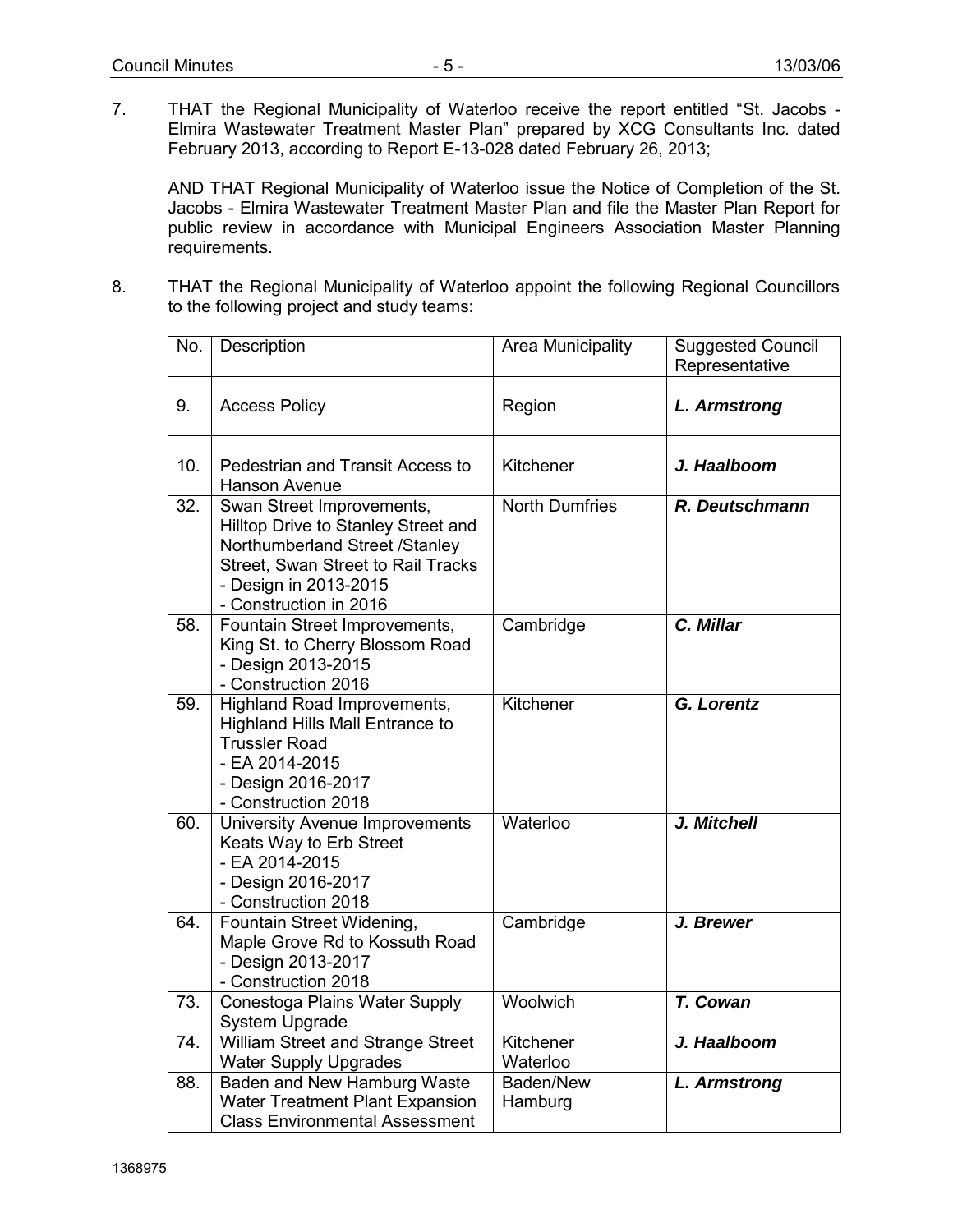| 89. | Hespeler Waste Water Treatment<br><b>Plant Expansion Class</b><br><b>Environmental Assessment</b> | Cambridge | J. Brewer   |
|-----|---------------------------------------------------------------------------------------------------|-----------|-------------|
| 94. | Waterloo Region Landfill Liaison<br>Committee                                                     | Region    | J. Mitchell |

AND THAT the Regional Municipality of Waterloo forward the requests for area Councillor representatives on project and study teams to the Area Municipalities as described in Appendix A to Report No. E-13-026/P-13-013, dated February 26, 2013.

- 9. THAT the Regional Municipality of Waterloo approve the Grand River Transit service reductions as per the 2013 approved Regional Budget, and as described in Report No. P-13-018/E-13-035, dated February 26, 2013.
- 10. THAT the Regional Municipality of Waterloo approve the following with regard to the request of the Township of North Dumfries, as described in Report No. P-13-019, dated February 26, 2013:
	- a) Agree to provide professional planning services to the Township of North Dumfries for the purpose of updating its Official Plan to bring it into conformity with the Regional Official Plan and the Provincial Growth Plan;
	- b) Provide the related services on the basis of a mutually satisfactory fee-for-services arrangement to be negotiated between the Township and the Region; and
	- c) Authorize the Commissioner of Planning, Housing and Community Services to execute any documentation required to implement these recommendations to the satisfaction of the Regional Solicitor.
- 12. THAT the Regional Municipality of Waterloo take the following action with respect to the proposed modifications to the Regional Transportation Impact Study Guidelines pursuant to the provisions of the Regional Official Policies Plan and the Regional Official Plan as detailed in Report P-13-021, dated February 26, 2013:
	- a) Authorize a Public Meeting of the Planning and Works Committee on April 9, 2013 to receive comments on the proposed Transportation Demand Management (TDM) Checklist and Parking Management Worksheet from agencies and interested members of the public; and
	- b) Direct staff to circulate a draft of the proposed modifications for comment to stakeholders having an interest in the Transportation Impact Study Guidelines, including posting on the Regional website.
- 13. THAT the Regional Municipality of Waterloo approve, enter into an Agreement for, and execute all documentation related to, the acquisition of land from Jenny Mach in the City of Kitchener for road improvements to Weber Street West described as Part Lot 8, Plan 373 Kitchener, as in 409021, except 164084, being 345 Weber Street West, City of Kitchener, Regional Municipality of Waterloo for the sum of \$250,000.00, plus associated acquisition costs, subject to documentation satisfactory to the Regional Solicitor.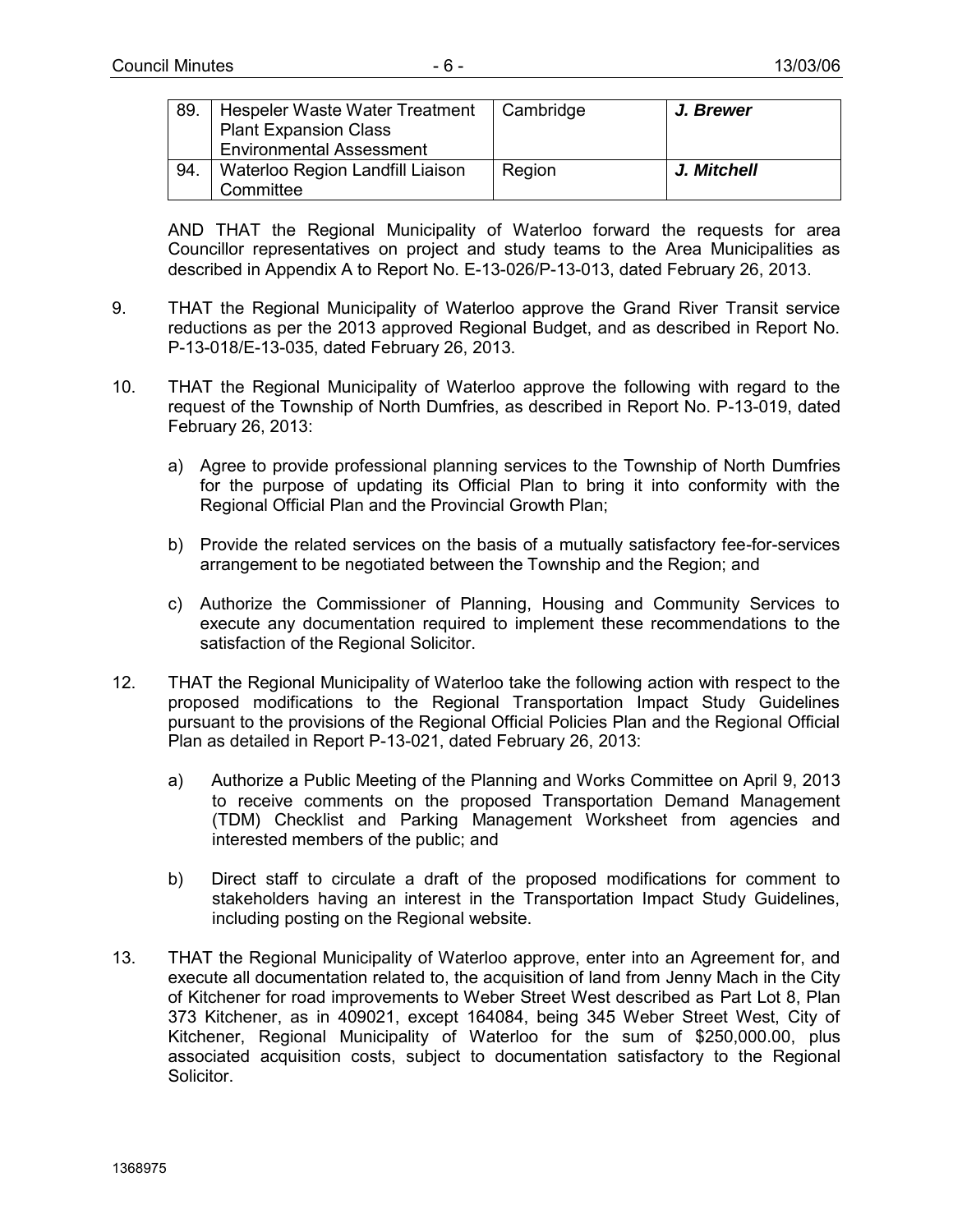14. THAT The Regional Municipality of Waterloo approve the agreement with 1048143 Ontario Inc., pursuant to section 24 of the *Expropriations Act,* and execute all documentation related thereto, wherein the Region:

(a) acquires Lot 17, Plan 374, save & except Part 1 on WR720027; subject to an easement in gross over Part 1 on WR720028 until 2015/12/31 as in WR720028; City of Kitchener (all of PIN 22320-0428), (the "Lands") for the sum of \$2,000,000;

(b) pays the sum of \$285,300 as a full and final settlement of all claims for compensation, damages and interest arising from the Region's expropriation proceedings in relation to the Lands; and

(c) pays 1048143 Ontario Inc. its reasonable legal, appraisal and other costs arising from the expropriation and the negotiation and completion of the agreement;

subject to all such documentation being satisfactory to the Regional Solicitor.

AND THAT The Regional Municipality of Waterloo enter into any necessary licence or other agreements with Metrolinx for its use of the Lands for a GO bus terminal and/or parking, based on such terms that are satisfactory to the Commissioner of Transportation and Environmental Services and the Regional Solicitor.

### CARRIED

MOVED by G. Lorentz SECONDED by J. Brewer

THAT the Summary of Recommendations of the Planning and Works Committee, dated February 26, 2013, Item 11, be adopted as follows:

11. THAT the Regional Municipality of Waterloo take the following action with respect to the proposed modifications to the Regional Implementation Guidelines for Transportation Corridor Design pursuant to the provisions of the Regional Official Policies Plan and the Regional Official Plan as detailed in report P-13-020, dated February 26, 2013: Conflicts: D. Craig

K. Seiling R. Deutschmann

- a) Authorize a Public Meeting of the Planning and Works Committee on April 9, 2013 to receive comments from agencies and interested members of the public; and
- b) Direct staff to circulate a draft of the proposed modifications for comment to the Area Municipalities and other parties having interest in this implementation guideline, including posting on the Regional website.

### CARRIED

K. Seiling vacated the Chair and G. Lorentz assumed it.

J. Haalboom requested a recorded vote for Item #5.

S. Strickland stated questions have been raised over a partner in one of the consortiums. He advised each bidder was required to sign a certificate and requested Regional Solicitor Debra Arnold to provide additional information. D. Arnold outlined that the Request for Qualification (RFQ) document contained terms and conditions related to the ethical conduct of the proponents and each of them were required to submit a signed certificate confirming than none of the team members or key individual is subject of any adverse ruling or conviction in the past 5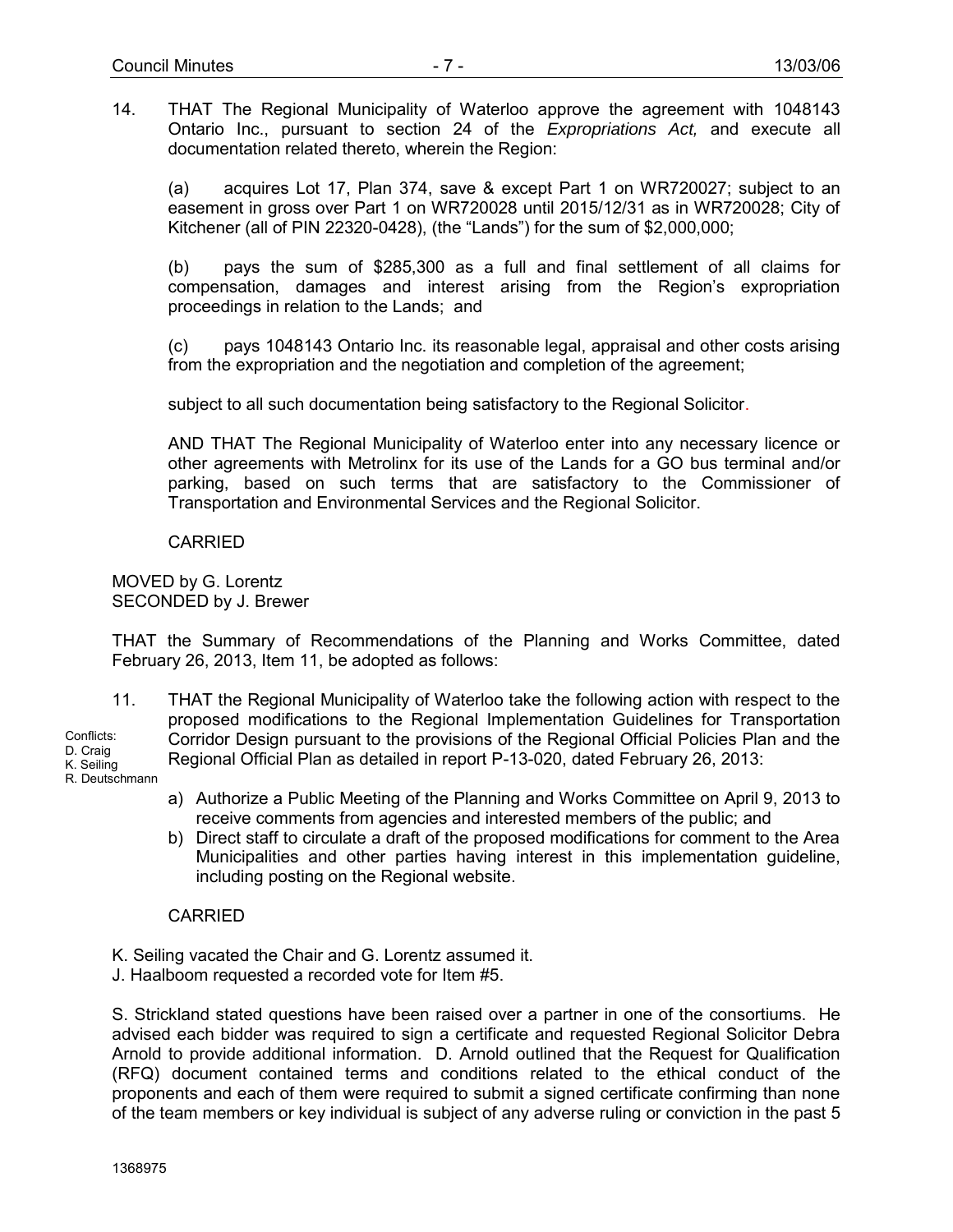years regarding fraud, fraudulent misrepresentation or professional misconduct. There was a pass/fail threshold requirement for moving on in the evaluation process.

An inquiry was made as to the criteria for the RFQ. D. Arnold responded the evaluation process was outlined in the open report to Planning and Works Committee on February 26, 2013 and there were 47 different individuals involved in reviewing the submitted documentation. A mulitlayered approach to the evaluation and review was implemented.

MOVED by G. Lorentz SECONDED by J. Brewer

THAT the Summary of Recommendations of the Planning and Works Committee, dated February 26, 2013, Item 5, be adopted as follows:

5. THAT the Regional Municipality of Waterloo take the following action regarding the procurement of Stage 1 of the light rail project, as described in Report No. E-13-020/F-13-011, dated February 26, 2013:

Conflicts: D. Craig R. Deutschmann K. Seiling

- a) Pre-qualify the following three Design-Build-Finance-Operate-Maintain (DBFOM) teams based on the evaluation of the submissions to Region of Waterloo Request for Qualifications 2012-01, as endorsed by the Rapid Transit Senior Management Team and the Rapid Transit Steering Committee:
	- GrandLing
	- Kitchener Waterloo Cambridge Transit Partners
	- TriCity Transit System

# CARRIED

Yeas: L. Armstrong, J. Brewer, T. Cowan, T. Galloway, B. Halloran, R. Kelterborn, G. Lorentz, S. Strickland, C. Zehr

Nays: J. Haalboom, C. Millar, J. Mitchell

Conflicts: D. Craig, R. Deutschmann, K. Seiling

# Administration and Finance

The Summary of Recommendation of the Administration and Finance Committee was presented by Tom Galloway, Chair of the Committee.

MOVED by T. Galloway SECONDED by R. Kelterborn

THAT the Summary of Recommendations of the Administration and Finance Committee dated February 26, 2013, Items 1 and 2, be adopted as follows:

- 1. THAT the Regional Municipality of Waterloo take the following actions with respect to the 2013 Community Environmental Fund allocations as described in Report No. P-13- 022/CR-FM-13-005, dated February 26, 2013:
	- a) Approve project funding allocations of \$111,036 for the Environmental Stewardship Grant stream, as described in Attachment A; and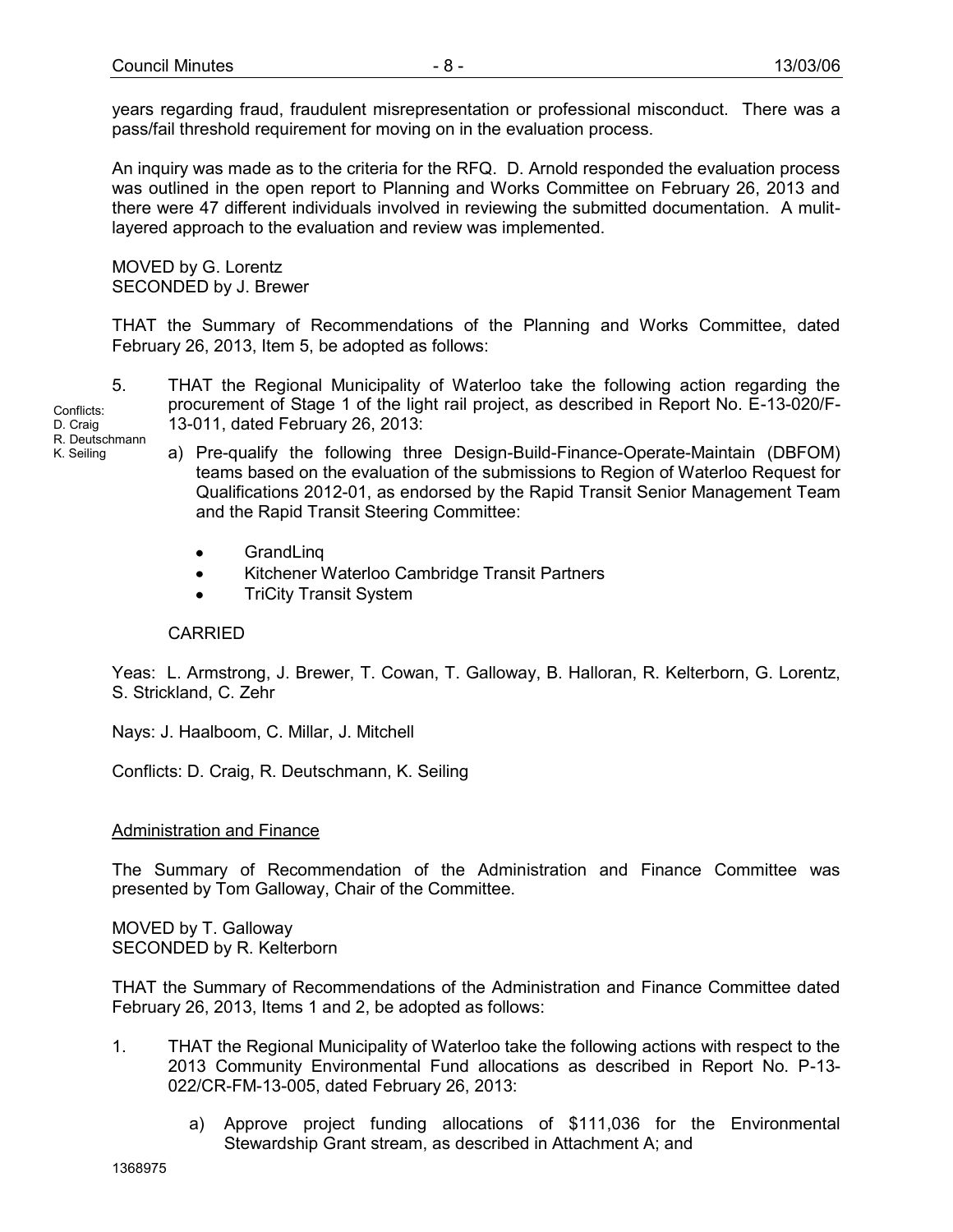- b) Approve project funding allocations of \$50,000 for the Sustainability Grant stream, as described in Attachment B.
- 2. THAT the Regional Municipality of Waterloo approve the amendment to the Council/Legislated Policy #09, Section #7 to apply to legal fees incurred in connection with a Court application by a Councillor to obtain a proactive ruling on compliance with the *Municipal Conflict of Interest Act* subject to all other criteria and requirements of the said Policy. [CR-RS-13-018]

CARRIED

### Community Services

The Summary of Recommendations of the Community Services Committee was presented by Sean Strickland, Chair of the Committee.

MOVED by S. Strickland SECONDED by J. Mitchell

THAT the Summary of Recommendations of the Community Services Committee dated February 26, 2013, Item 1, and 2 reports from closed session, Items 2 and 3, be adopted as follows:

1. THAT the Regional Municipality of Waterloo enter into an agreement with the Ontario Ministry of Citizenship and Immigration under the Local Immigration Partnership, dated February 26, 2013, in a form satisfactory to the Commissioner of Social Services and the Regional Solicitor;

AND THAT the 2013 Operating Budget for Social Planning, Policy and Program Administration be increased by \$20,000 gross and \$0 net as outlined in Report SS-13- 010, dated February 26, 2013.

- 2. THAT the Regional Municipality of Waterloo appoint Thanh-Thanh Tieu (Conestoga College) to the Employment and Income Support Community Advisory Committee for a term ending December 31, 2016.
- 3. THAT the Regional Municipality of Waterloo approve the following appointments to the Region of Waterloo Seniors Advisory Committee:
	- Gloria Cardoso (Waterloo Wellington Community Care Access Centre) for a three-year term ending December 31, 2015;
	- Cathy Harrington (Community Care Concepts of Woolwich, Wellesley and Wilmot) for a one-year term ending December 31, 2013.

CARRIED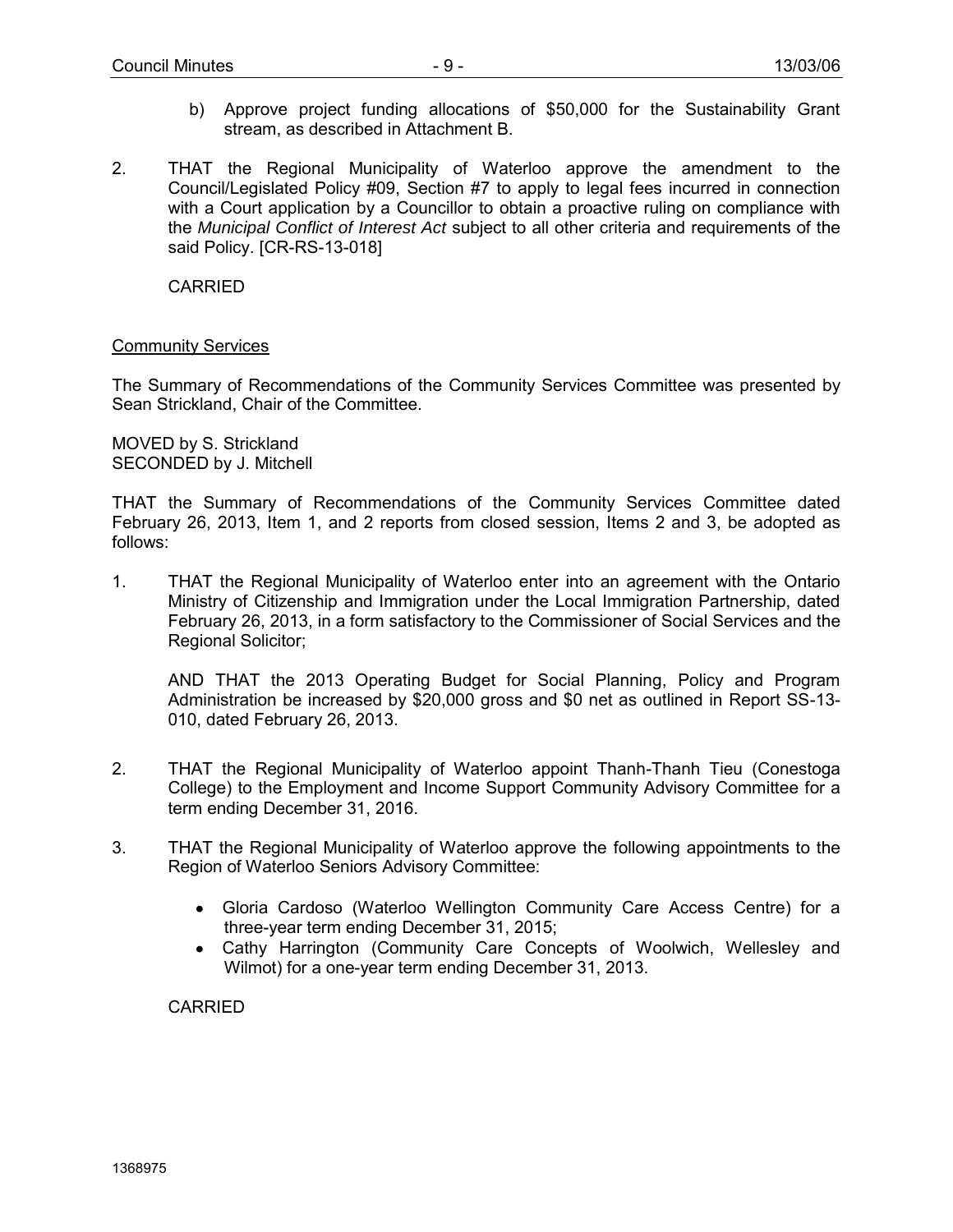# **OTHER MATTERS UNDER COMMITTEE OF THE WHOLE**

MOVED by G. Lorentz SECONDED by B. Halloran

THAT Committee of the Whole rise and Council resume.

CARRIED

MOVED by T. Cowan SECONDED by C. Millar

THAT Council adopt the proceeding of the Committee of the Whole.

CARRIED

# **NOTICE OF MOTION**

C. Zehr introduced the motion, emphasizing that it is only about process. He recognizes the limitations put on the approval process by the Ontario Lottery and Gaming Corporation (OLG) but stated the impact of a potential casino will affect all residents of Waterloo Region.

Councillors raised concerns with some of the wording in the notice of motion and that the operative clause regarding amending regulations should be directed to the Minister of Finance. R. Deutschmann distributed an email from Woolwich Township, advising they are willing to hold funding discussions for any increased resources not offset by the increase in tax revenue from the establishment of a casino. There was discussion about the specific clauses of the motion and amendments were proposed related to changing "concurrence" to "consultation", adding "the Ministry of Finance" and removing "and obtain approval from" in the first three enacting clauses. It was agreed to vote on each clause separately, with the noted amendments.

C. Zehr advised this motion will apply to any municipality within the Region and he stated the City of Kitchener now has a request to deal with the casino issue at an upcoming meeting.

C. Zehr requested a recorded vote for each motion.

MOVED by C. Zehr SECONDED by J. Brewer

BE IT RESOLVED that in the event any local municipality within the Region of Waterloo (Region) expresses an intent to be considered for a new host community for a casino, consultation be sought with the Region.

### CARRIED

Yeas: L. Armstrong, J. Brewer, T. Cowan, T. Galloway, J. Haalboom, B. Halloran, R. Kelterborn, G. Lorentz, C. Millar, K. Seiling, S. Strickland, C. Zehr

Nays: D. Craig, R. Deutschmann, J. Mitchell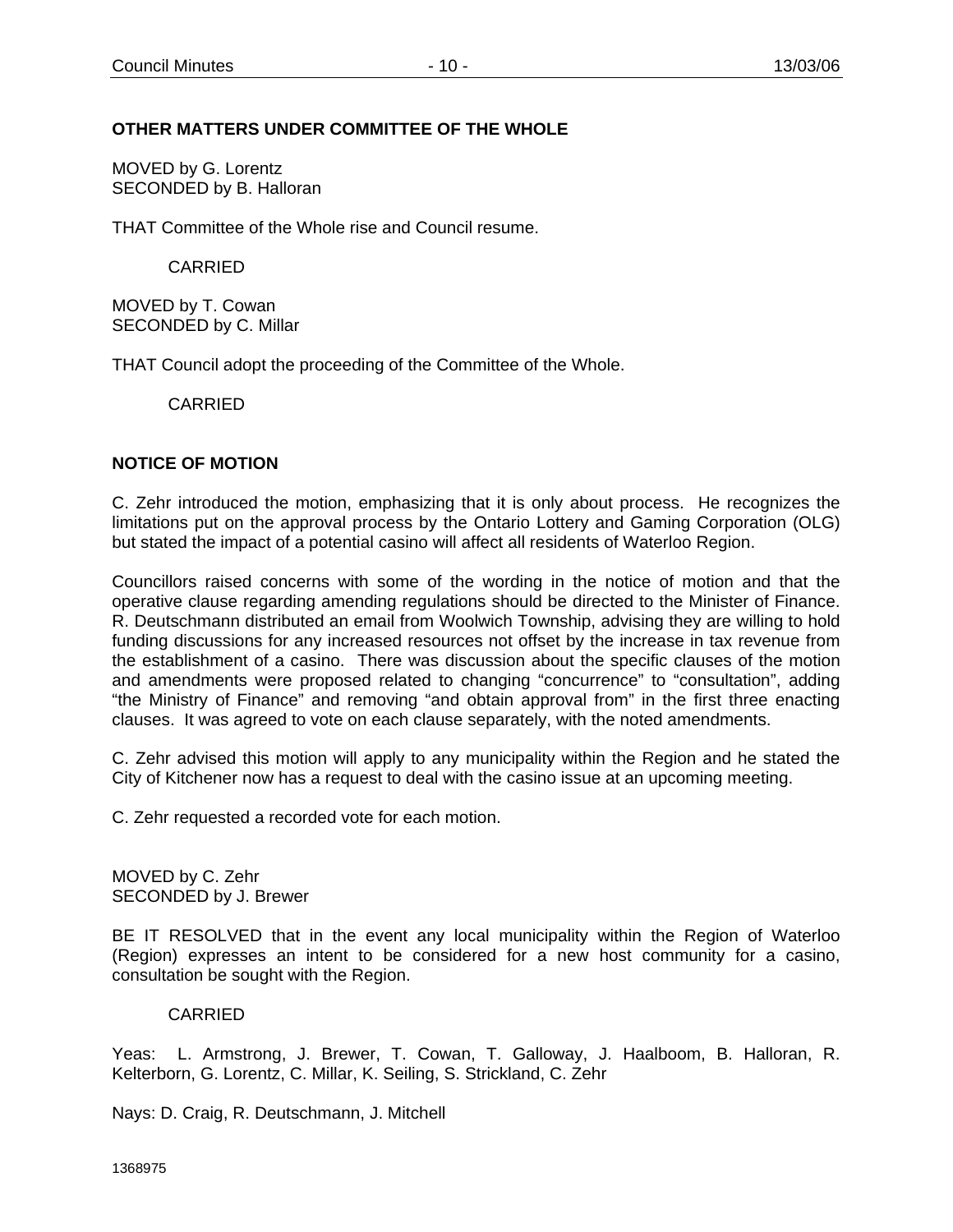MOVED by C. Zehr SECONDED by J. Brewer

BE IT FURTHER RESOLVED that in order to address this matter, the Ministry of Finance and the Ontario Lottery and Gaming Corporation (OLG) be requested to amend their regulations to allow region/county municipalities to have a voice in the decision process.

### CARRIED

Yeas: L. Armstrong, J. Brewer, R. Deutschmann, T. Galloway, B. Halloran, R. Kelterborn, G. Lorentz, C. Millar, J. Mitchell, K. Seiling, S. Strickland, C. Zehr

Nays: T. Cowan, D. Craig, J. Haalboom

MOVED by C. Zehr SECONDED by J. Brewer

BE IT FURTHER RESOLVED that in the event a local municipality within the Region be considered by the OLG as a potential site for a casino, that the OLG consult with the Region before proceeding to enter into a Municipality Contribution Agreement (MCA) with the chosen local municipality.

### CARRIED

Yeas: J. Brewer, T. Galloway, J. Haalboom, B. Halloran, R. Kelterborn, G. Lorentz, K. Seiling, S. Strickland, C. Zehr

Nays: L. Armstrong, T. Cowan, D. Craig, R. Deutschmann, C. Millar, J. Mitchell

MOVED by C. Zehr SECONDED by J. Brewer

BE IT FINALLY RESOLVED that should the OLG approve a casino within the Region, whether or not approval is given by the Region for such casino, OLG commit to including the Region as a party to the MCA with the intent of sharing the municipal hosting fees.

### CARRIED

Yeas: J. Brewer, T. Galloway, J. Haalboom, B. Halloran, R. Kelterborn, G. Lorentz, C. Millar, J. Mitchell, K. Seiling, S. Strickland, C. Zehr

Nays: L. Armstrong, T. Cowan, D. Craig, R. Deutschmann

# **ENACTMENT OF BY-LAWS – (FIRST, SECOND & THIRD READINGS)**

MOVED by C. Millar SECONDED by B. Halloran